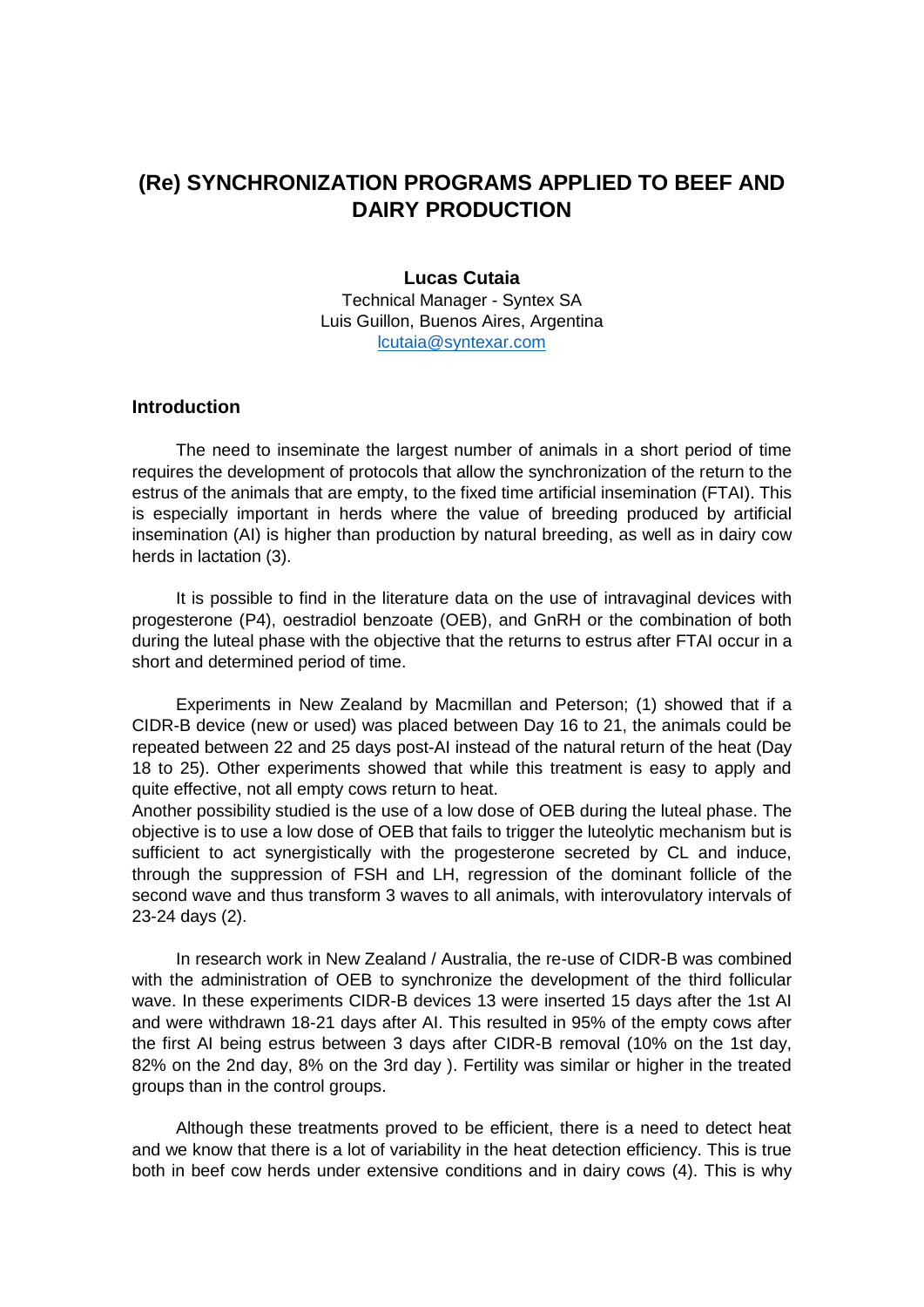the need to develop protocols that allow a second AI in a short period of time and without the need to detect heat (Second FTAI) was generated.

The objective of this article is to show the new protocols implemented to perform a second FTAI in both beef and dairy cows.

# **Protocols for resynchronization of ovulation without heat detection in dairy cows**

The objective of this experiment was to evaluate the pregnancy rates 90 days in milk (DIM) in high production Holstein cows submitted to two reproductive programs. The work was carried out in Torreón, Mexico between the months of June to August (summer). Six hundred and eighty Holstein cows were used with averages of 1.9 lactations and 36.9 liters/day production under a system of 3 daily milkings. All cows received (Table 1) a dose of 500 μg of cloprostenol (Celosil, Intervet) in the 35 DIM as part of the standard management of the farm. When cows were between 40 to 47 DIM (Day 0), 344 of these were selected (FTAI+Resynch Group) to receive a DIB (1g P4, Syntex) and 2 mg of oestradiol benzoate (Gonadiol; Syntex). On Day 8 the DIBs were removed and 500 μg of cloprostenol (Cyclase, Syntex) plus 400 IU of eCG (Novormon, Syntex) were applied. On Day 9 they received 1 mg of OEB and were inseminated at 60 h after withdrawal of the DIB. On Day 26, all cows received a DIB with prior use. On Day 33 the DIBs were removed and 50 μg of Lecirelin (Gonasyn, Syntex) was applied. On Day 40, ultrasound (US, Agroscan ECM) was performed, on the empty, 500 μg of cloprostenol (Cyclase), 24 hours later (Day 41), 1 mg of EB and were re- FTAI at 60 h of applied PGF. The final diagnosis of gestation was performed for US 30 days after the second FTAI. The remaining 336 cows (Control Group) received a dose of 500 μg of cloprostenol (Celosil, Intervet) and a 12 day test of jealousy and AI. In 60 DIM, cows that were not inseminated received 100 μg of gonadorelin (Fertagyl, Intervet), DEL 67, 500 μg of cloprostenol (Celosil), 48 hours later, 100 μg of gonadorelin (Fertagyl) and were IA 16 h later. Continuation of the daily heat detection of and AI up to the DE 89. The diagnosis of gestation was performed 30 days post AI by US. The data were analyzed by Logistic Regression (Infostat). There was no effect of DIM or semen used  $(P> 0.1)$ . Pregnancy rates between groups were different  $(P = 0.01)$  and presented in Table 2.

**Table 1. Treatments groups. For FTAI+Resynch Group: DIB (1 g P4 intravaginal device), eCG (Novormon), GnRH (Gonasyn), EB (OEB, Gonadiol), PGF (Cyclase)**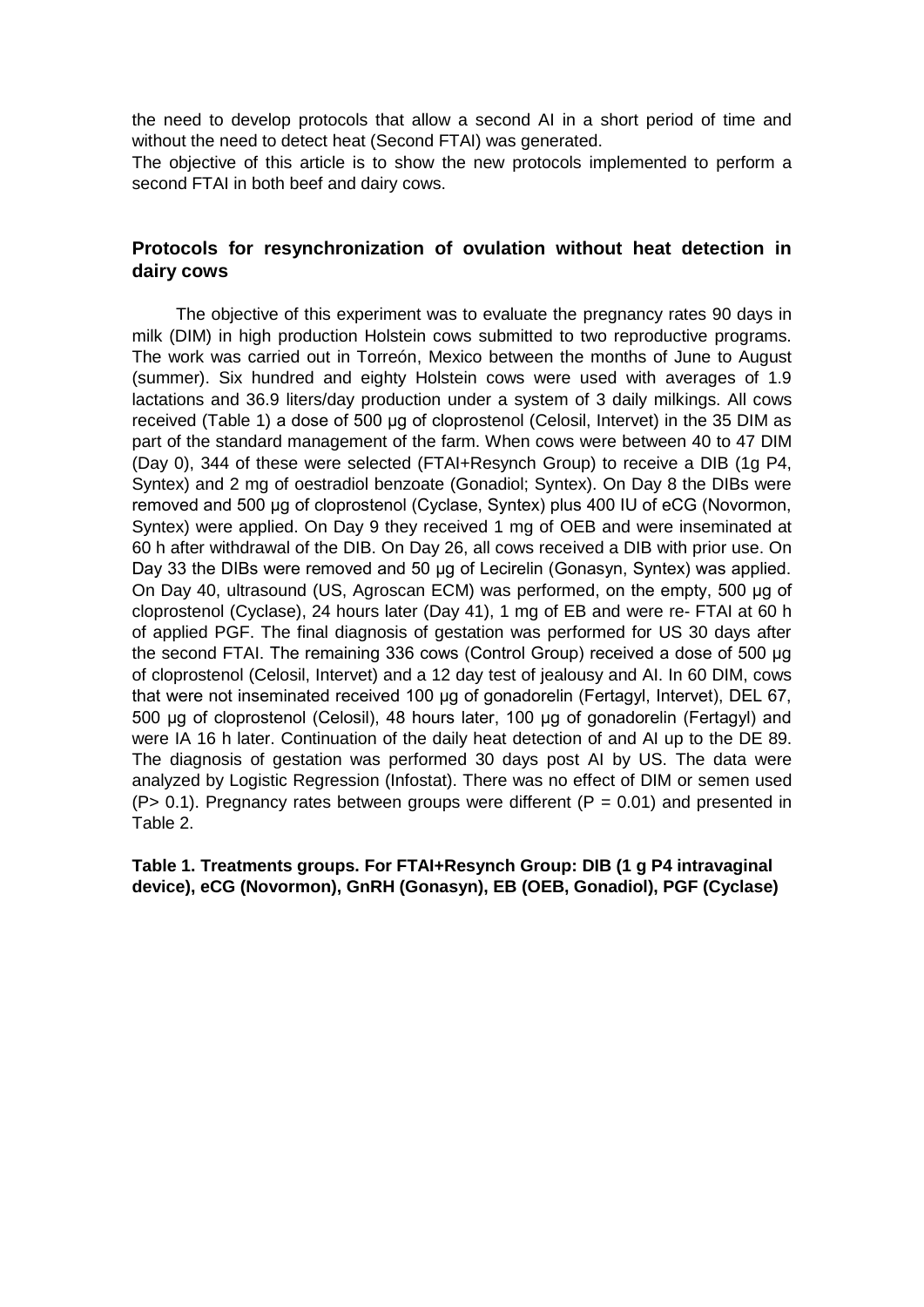

# **Table 2. Pregnancy rates in cows submitted to FTAI + Resync or to a presynchronization treatment with PGF and Ovsynch (GPG)**

|                      | FTAI+Resynch<br>Control<br>$n = 344$<br>$n=336$ |                                                               |  |
|----------------------|-------------------------------------------------|---------------------------------------------------------------|--|
| PR 1ª IA             | 138/344 (40.12 %)                               | $71/336$ (22.66 %) <sup>b</sup>                               |  |
| PR 2 <sup>a</sup> IA | 42/206 $(20.39\%)$                              | $72/265$ (27.16 %)                                            |  |
| <b>Overall PR</b>    |                                                 | 180/344 (52.33 %) <sup>a</sup> 143/336 (42.56 %) <sup>b</sup> |  |

In Graph 1, the cumulative pregnancy curve can be observed day by day in both treatment groups.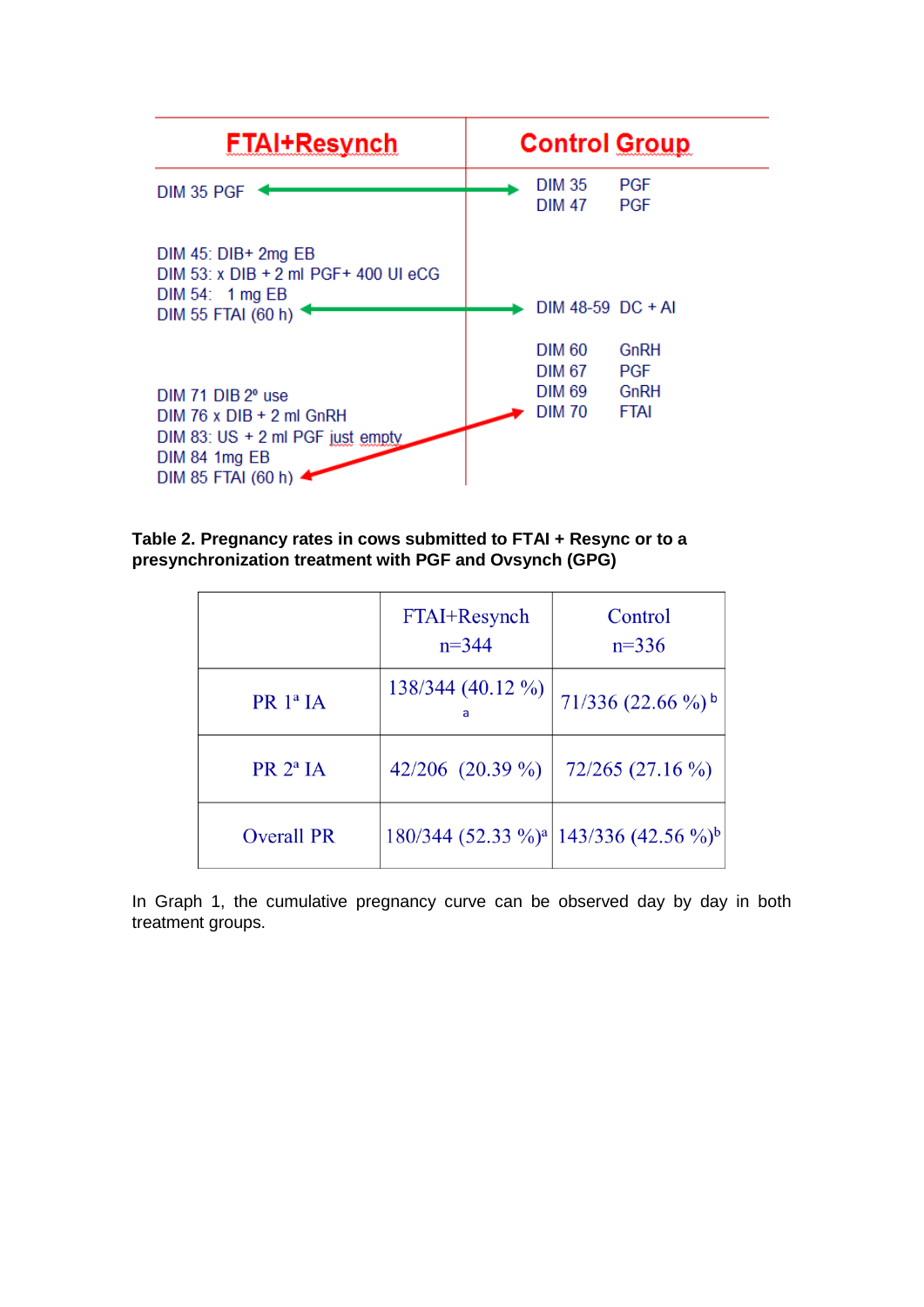

**Graph 1. Cumulative pregnancy rate in cows submitted to FTAI + Resync or to a presynchronization treatment with PGF and Ovsynch (GPG)**

# **Protocols for resynchronization of ovulation without heat detection in beef cows**

The objective of this work is to report the pregnancy rates obtained by applying FTAI protocols with re - synchronization at fixed time (TF), using fresh semen of proven quality in a retrospective analysis. The following database is the result of work done in herds of the Buenos Aires Province, La Pampa and Rio Negro. From 2007 until the end of 2010, this protocol was carried out on almost 4000 (A. Angus and Hereford) animals from 35 different herds of this area. And these treatments were applied in beef sulked cows, in dry cows and heifers. The protocol used was as follows: Day 0, a progesterone-releasing device (DIB 1 g, 1 g P4, Syntex S.A., Argentina) and 2 mg oestradiol benzoate (OEB; Syntex S.A.) were applied. On Day 8 the DIBs were withdrawn and 500 μg of Cloprostenol (DL Cyclase, Syntex) was applied together with 400 U.I. Of eCG (Novormon, Syntex) plus 0.5 mg of estradiol cypionate (CE; Cipiosyn, Syntex). The FTAI, on average, was performed at  $54 \pm 2$  h post-withdrawal the DIBs. At day 16 post FTAI, the DIB was reinserted, the DIB were withdrawn at Day 21 and 100 μg of Gonadorelin Acetate (Gonasyn GRD; Syntex S.A.) was applied to all animals. On Day 28 post FTAI, the US was performed, and non-pregnant animals were given 500 μg of Cloprostenol (Cyclase DL, Syntex) along with 0.5 mg of estradiol cypionate (CE; Cipiosyn, Syntex). The insemination was performed with fresh semen, of proven quality. Final pregnancy was diagnosed at 32 days of the second FTAI by ultrasonography (Chison 500 Vet, 5.0 Mhz). The results obtained are shown in Table 3.

**Table 3. Pregnancy rates of the different categories of animals after FTAI protocols were applied with Re synchronization to TF, and pregnancy losses.**

| <b>CATHEGORY</b>   | $No$ in 1st<br><b>FTAI</b> | PR of<br>1st FTAI | Nº in<br>2nd FTAI | PR of<br>2nd FTAI | <b>Overall PR</b> | Embryonic<br>Loss | <b>FINAL PR</b> |
|--------------------|----------------------------|-------------------|-------------------|-------------------|-------------------|-------------------|-----------------|
| <b>Heifers</b>     | 2721                       | 59%               | 1006              | 52%               | 78.5              | 4%                | 75.8            |
| <b>Sulked Cows</b> | 900                        | 57%               | 390               | 52%               | 79.0              | 1%                | 78.3            |
| Drv Cows           | 374                        | 66%               | 126               | 52%               | 83.9              | 2%                | 82.3            |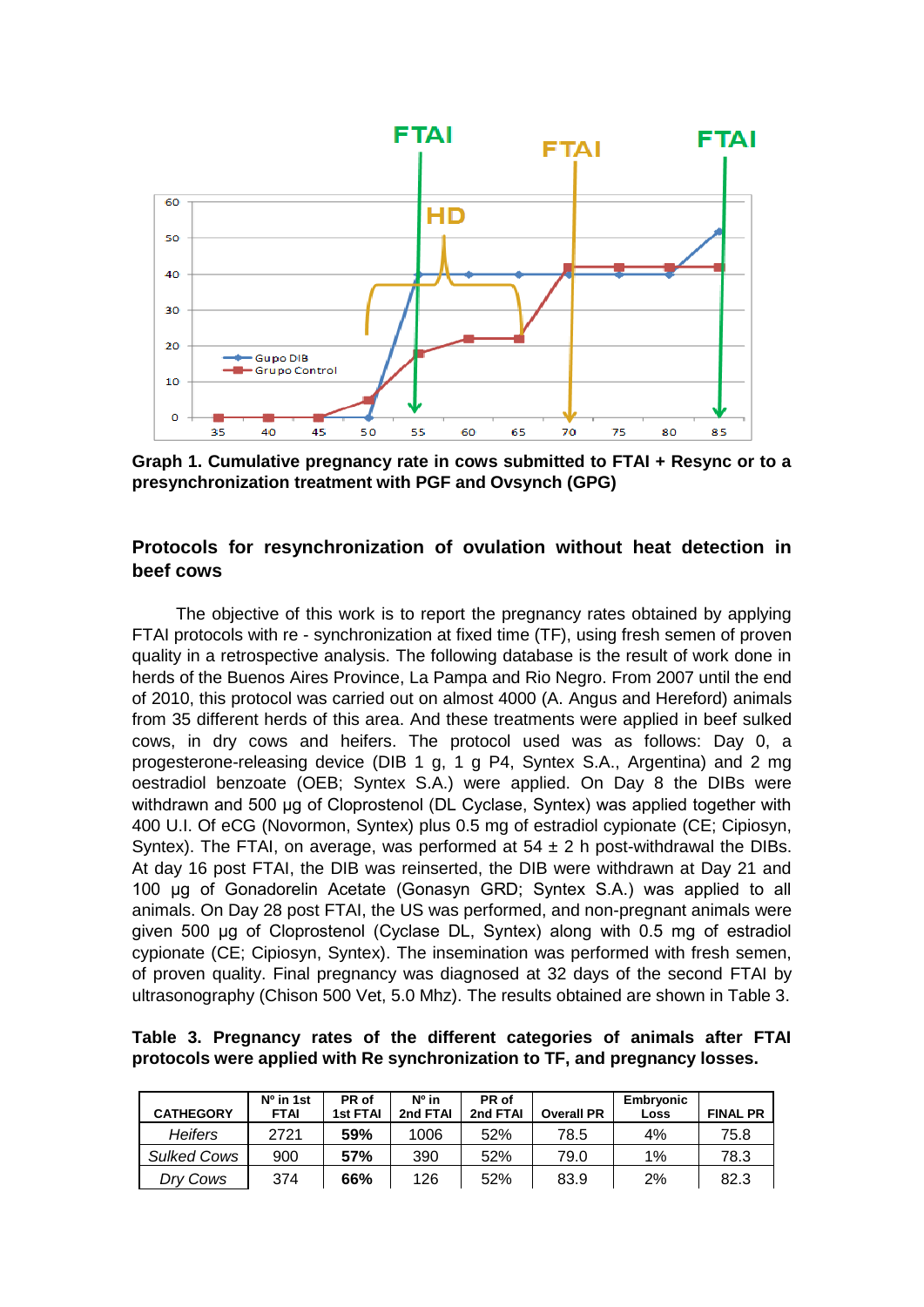| 3995<br>59%<br>1522<br>52%<br>4%<br>79.1<br>. <i>.</i> . v |
|------------------------------------------------------------|
|------------------------------------------------------------|

## **Conclusions**

We conclude that DIB treatments with OEB and eCG plus Resynch result in higher pregnancy rates at 90 DIM than the Presynch-Ovsynch treatment in high producing Holstein dairy cows that are inseminated at fixed time.

The implementation of these protocols results in a higher pregnancy rate accumulated in the same unit of time. This has a direct impact on reducing the number of open days of lactating cows. On the other hand it completely eliminates the detection of heat in the first two breeds.

The application of FTAI protocols, with re-synchronization to TF and inseminating with fresh semen, to different herds and different categories of beef animals, allows us to obtain pregnancy rates close to 80% in the first thirty days of breed.

Achieving earlier pregnancies in dairy herds by using these kinds of protocol reduces significantly the cost of open day cows. On the other hand, in beef herds, the number of births at the beginning of the calving season increases, which increases the weaning weight of the calves.